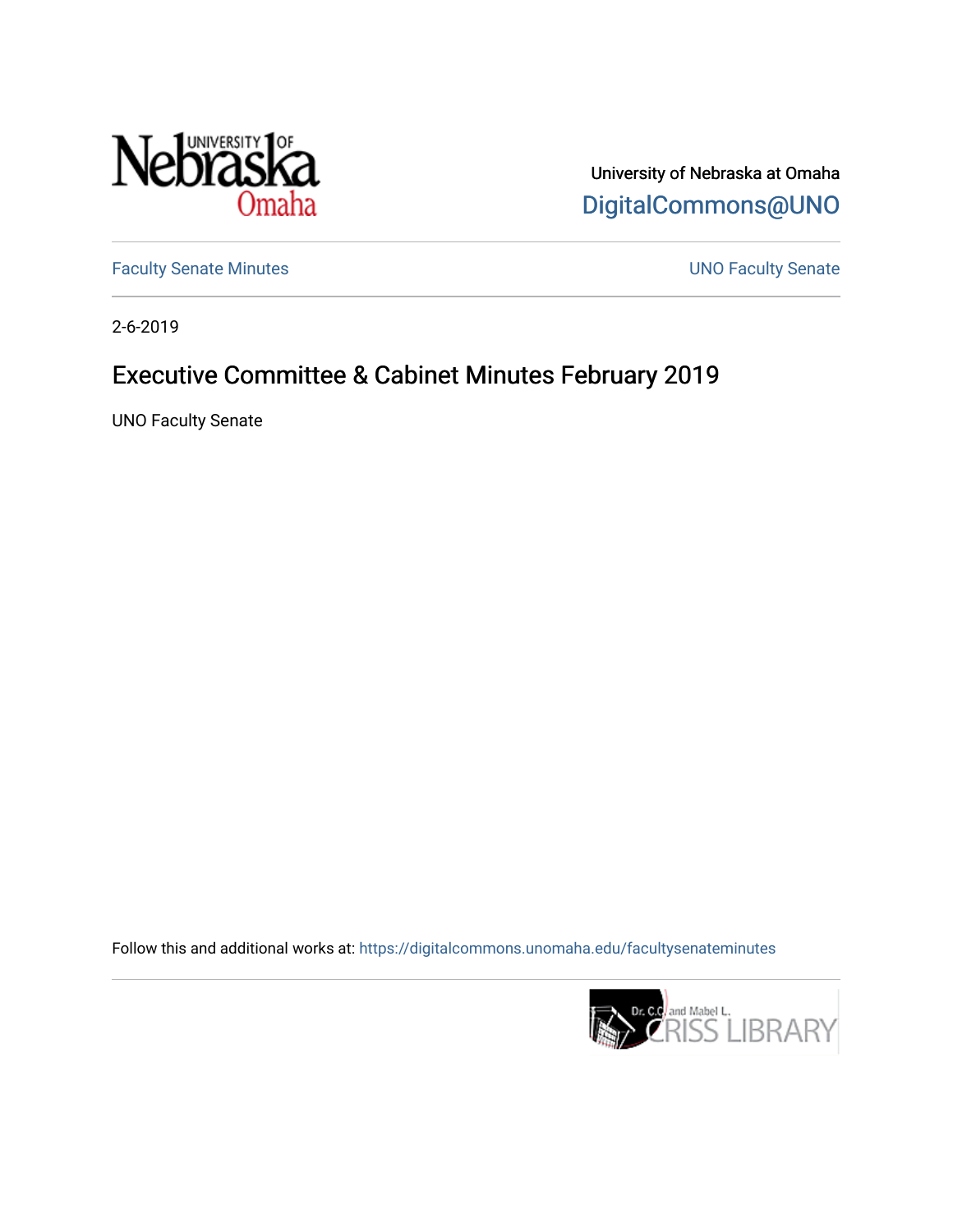

# **2018-2019 Faculty Senate Executive Committee & Cabinet** *Minutes*

\_\_\_\_\_\_\_\_\_\_\_\_\_\_\_\_\_\_\_\_\_\_\_\_\_\_\_\_\_\_\_\_\_\_\_\_\_\_\_\_\_\_\_\_\_\_\_\_\_\_\_\_\_\_\_\_\_\_\_\_\_\_\_\_\_\_\_\_\_\_\_\_\_\_\_\_\_\_ \_\_\_\_\_\_\_\_\_\_\_\_\_\_\_\_\_\_\_\_*Wednesday, February 6, 2019, 2 p.m., ASH 196*\_\_\_\_\_\_\_\_\_\_\_\_\_\_\_\_\_\_\_\_\_

**Members:** Barone, Boron, Bereitschaft, Boron, Kealey, Kelly, Peterson, Schoenbeck, Stacy

\_\_\_\_\_\_\_\_\_\_\_\_\_\_\_\_\_\_\_\_\_\_\_\_\_\_\_\_\_\_\_\_\_\_\_\_\_\_\_\_\_\_\_\_\_\_\_\_\_\_\_\_\_\_\_\_\_\_\_\_\_\_\_\_\_\_\_\_\_\_\_\_\_\_\_\_

**Excused:** Hale, Johnson

- **I. The meeting was called to order at** 2:01 p.m. by Vice President Barone
- **II. Minutes** of the January 9, 2019, meeting were approved as submitted.

#### **III. Officers' Reports**

**A. President's Report:** Senator Kelly sent the following to all faculty on February 4. Faculty colleagues,

Hello again! It has been a busy start of the year and I hope it has been a good one for you.

One of my priorities is addressing questions and concerns with the University's new health insurance policy. One pattern I have seen is patients having to change providers, or pay high out-of-pocket costs, because their providers are out-ofnetwork. If you are affected by these or other changes, please let me know so that we can work with the University's Human Resources officials to address them.

Thank you to everyone who participated in the UNO/Gallup focus groups on campus climate on January  $24<sup>th</sup>$ . Participants in all three groups (students, staff, and faculty) were very open to share ideas and offer input. Those of us who led the focus groups will now review the transcriptions, identify key themes, and develop a report that summarizes these themes and offers next steps based on our findings.

The Faculty Senate has requested Central Administration to increase the number of providers of retirement account service that are more cost effective in their stock mutual fund fee structure. Doug Ewald, Vice Chancellor for Business, Finance, and Business Development, will take up this issue when he and the other CBOs in the NU system meet on February 14th.

I attended the Board of Regents meeting on January  $25<sup>th</sup>$ , along with the Faculty Senate presidents of UNK, UNL, and UNMC. In his meeting with the four of us, President Bounds updated us on the University's financial outlook. NU has a \$2.6 billion budget, but much of that money is restricted. Over 80% of the state-aided budget is spent on people and there has been minimal growth in employees. Nebraska provides less funding for facilities and less for financial aid than neighboring states. Further, NU is becoming a smaller share of state spending, with a \$1,000 decline in state funding per student FTE. Under LB944, each NU campus took a proportional share of budget cuts, with UNO's programmatic cuts totaling \$750,000. According to President Bounds, we have very limited options going forward.

We also met with Heath Mello, the Director of State Relations for the University. Heath anticipates a positive legislative session for the University, based on some of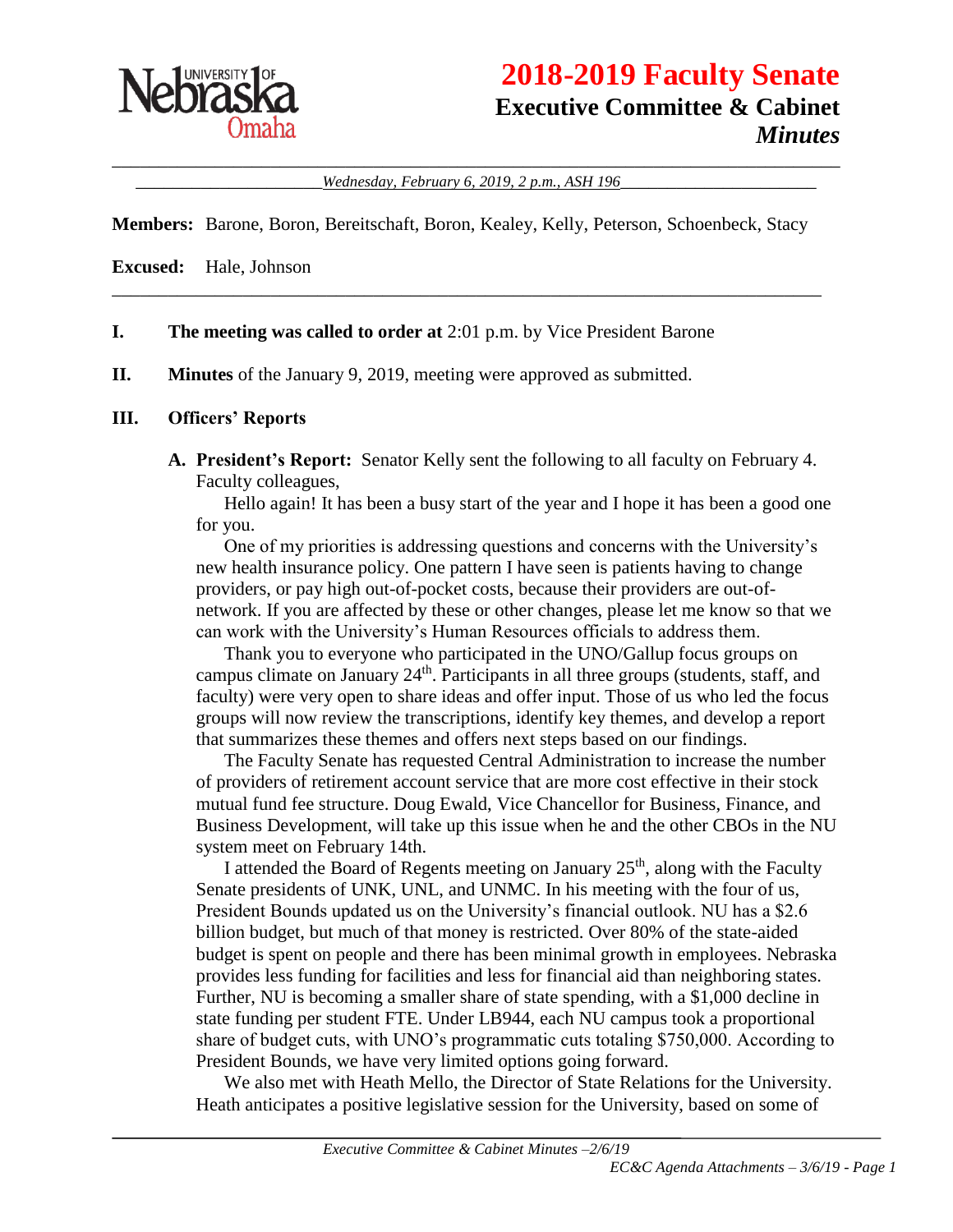the new legislators and committee chairs, as well as the new legislation that has been introduced. Priority bills for the University concern: 1) the budget; 2) capital construction; 3) independence of the NU police department from the state police; 4) workforce development, specifically scholarship monies; and 5) development of the UNMC Pancreatic Cancer Center. Heath encourages our faculty to give testimony on these and other bills. He asks that when doing so to make a statement that we are not testifying on behalf of the University and to let him know before we testify. Please contact him at [hmello@nebraska.edu](mailto:hmello@nebraska.edu) .

The Board of Regents meeting was also an historic occasion, as for the first time, the Board included two women, Elizabeth O'Connor (District 4) and Barbara Weitz (District 8). Both Regent O'Connor and Regent Weitz are UNO graduates; Regent Weitz is a longtime UNO faculty member in the Grace Abbott School of Social Work and the catalyst behind the Barbara Weitz Community Engagement Center.

The Search Committee for UNO's new Senior Vice Chancellor of Academic Affairs also met on January  $25<sup>th</sup>$ . Over 50 "persons of interest" have been identified by the firm Witt/Kieffer, which indicates a healthy interest in both the position and in UNO. The Committee's goal is to narrow this list to eight candidates by mid-February, with four finalists identified for on-campus interviews in early March.

Finally, I know that many faculty have been negatively impacted by the University's recent weather-related closures, particularly the half-day on Wednesday January 30<sup>th</sup>, which caused many faculty to change their plans, including those with afternoon courses. For those of you with questions about the weather policy, or any other concerns, please email me at [cmkelly@unomaha.edu.](mailto:cmkelly@unomaha.edu)

My continued best wishes to you all. It is an honor to represent you.

#### **B. Secretary/Treasurer Report:** Senator Stacy reported

- **1. EC&A** met January 23, 2019 and discussed**:** 
	- **a. Academic Integrity Policy –** The University Catalog has a link for the Academic Integrity Policy**.**
	- **b. Health Insurance Change and Issues –**Chancellor Gold is committed to eliminating disruption of care. It is illegal to employ outside of network medical providers at in-network clinics. Employees should report the use of any out of network providers at in-network clinics to Human Resources.
	- **c. Enrollment –** Chancellor Gold provided good news about enrollment figures. Spring enrollment is down 1.9% compared to the decrease in the fall of 2.1. % compared to Fall of 2017. This reduction in the enrollment from 2.1% to 1.9% resulted in a saving of \$600,000**.**
	- d. **Faculty who Publish their Own Textbooks.** It was reported that some students in the system, in some classes are required to purchase textbooks authored by the professor of the class. There is a Board of Regents policy that outlines the regulation. It is not known how closely we follow the policy. It was suggested that the policy be promulgated by the UNO colleges.
	- **e. Medical Humanities Major** The new major has been approved by the Chief Academic Officer, Academic Affairs, and the full Faculty Senate Board. It should fly next fall**.**

| 2018-2019 Resolution Action Table        |      |       |       |                 |         |                              |
|------------------------------------------|------|-------|-------|-----------------|---------|------------------------------|
| (Action Pending and Current Resolutions) |      |       |       |                 |         |                              |
| Res.                                     | Date | Title | Admin | <b>Sent for</b> | Denied/ | <b>Final Action/Resolved</b> |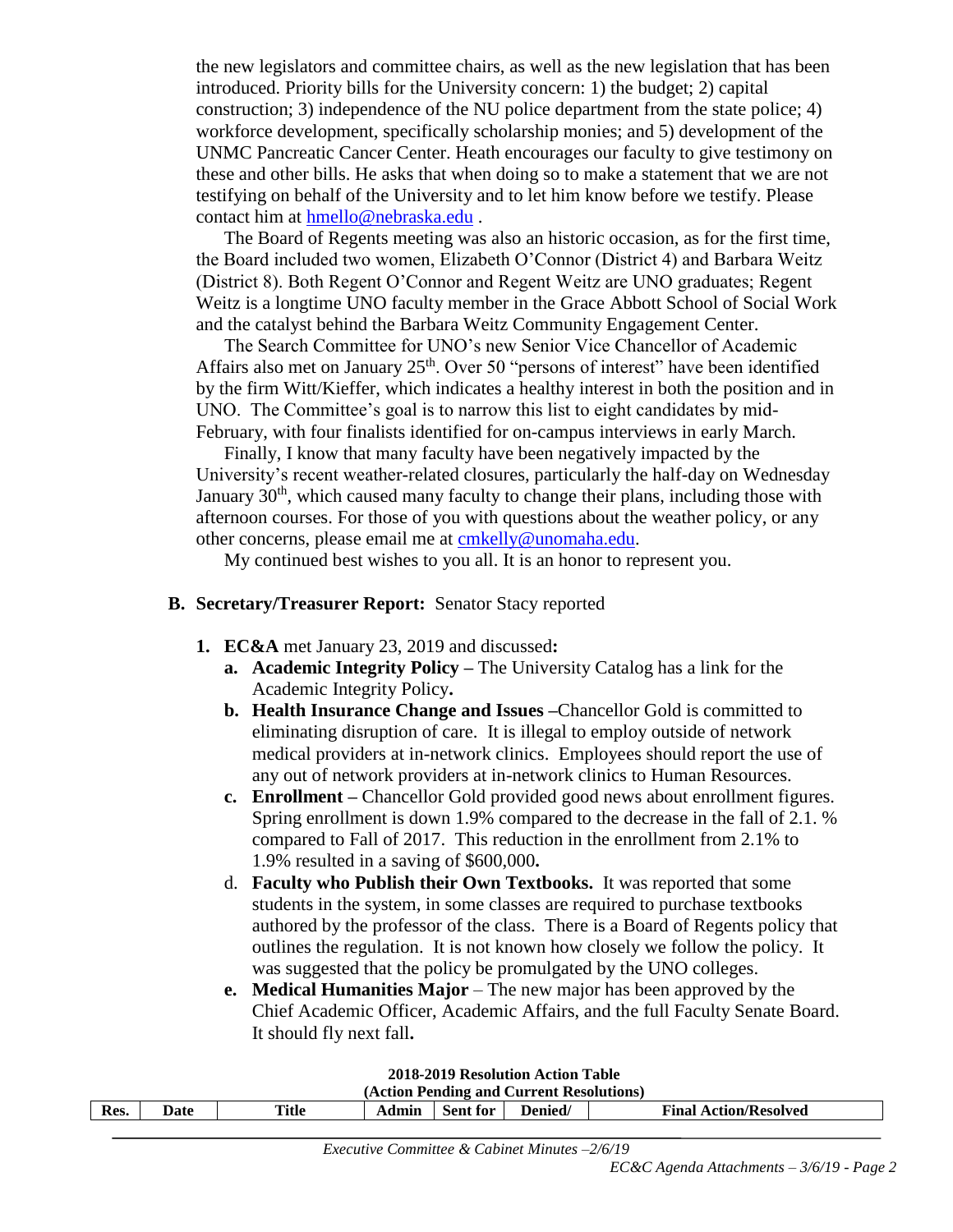| $\#$ | <b>Senate</b><br><b>Passed</b> |                                                                                                                       | Accept | <b>Senate</b><br><b>Action</b> | Deferred/<br>In |  |
|------|--------------------------------|-----------------------------------------------------------------------------------------------------------------------|--------|--------------------------------|-----------------|--|
|      |                                |                                                                                                                       |        |                                | <b>Progress</b> |  |
| 4363 | 1/16/19                        | <b>UCRCA</b>                                                                                                          |        |                                |                 |  |
|      |                                | (University                                                                                                           |        |                                |                 |  |
|      |                                | <b>Committee on</b>                                                                                                   |        |                                |                 |  |
|      |                                | Research &                                                                                                            |        |                                |                 |  |
| 4362 | 12/12/18                       | <b>Creative Activity)</b><br><b>Faculty Senate</b>                                                                    |        |                                |                 |  |
|      |                                | President-Elect Matt                                                                                                  |        |                                |                 |  |
|      |                                | Hale                                                                                                                  |        |                                |                 |  |
| 4361 | 12/12/18                       | <b>Request Central</b>                                                                                                |        |                                |                 |  |
|      |                                | Administration to                                                                                                     |        |                                |                 |  |
|      |                                | Increase the Number                                                                                                   |        |                                |                 |  |
|      |                                | of Providers of                                                                                                       |        |                                |                 |  |
|      |                                | <b>Retirement Account</b>                                                                                             |        |                                |                 |  |
|      |                                | Service that are<br>More Cost Effective                                                                               |        |                                |                 |  |
|      |                                | in Their Stock                                                                                                        |        |                                |                 |  |
|      |                                | Mutual Fund Fee                                                                                                       |        |                                |                 |  |
|      |                                | Structure.                                                                                                            |        |                                |                 |  |
| 4360 | 12/12/18                       | $% \left( \left( \mathcal{A},\mathcal{A}\right) \right) =\left( \mathcal{A},\mathcal{A}\right)$ of<br>the<br>Approval |        |                                |                 |  |
|      |                                | for<br>Center                                                                                                         |        |                                |                 |  |
|      |                                | <b>Professional Sales</b>                                                                                             |        |                                |                 |  |
| 4359 | 12/12/18                       | Approval of the<br>BA/BS degree in                                                                                    |        |                                |                 |  |
|      |                                | <b>Medical Humanities</b>                                                                                             |        |                                |                 |  |
| 4358 | 11/14/18                       | Parking Appeals                                                                                                       |        |                                |                 |  |
|      |                                | Committee                                                                                                             |        |                                |                 |  |
|      |                                | Membership                                                                                                            |        |                                |                 |  |
| 4357 | 11/14/18                       | Faculty Rep for an                                                                                                    |        |                                |                 |  |
|      |                                | RFP for the Student<br><b>Center Business</b>                                                                         |        |                                |                 |  |
|      |                                | Office                                                                                                                |        |                                |                 |  |
| 4356 | 11/14/18                       | Replacement on                                                                                                        |        |                                |                 |  |
|      |                                | University                                                                                                            |        |                                |                 |  |
|      |                                | Committee on                                                                                                          |        |                                |                 |  |
|      |                                | Technology                                                                                                            |        |                                |                 |  |
|      |                                | Resources &                                                                                                           |        |                                |                 |  |
| 4355 | 11/14/18                       | Services                                                                                                              |        |                                |                 |  |
|      |                                | Replacement on<br>University                                                                                          |        |                                |                 |  |
|      |                                | Committee for the                                                                                                     |        |                                |                 |  |
|      |                                | Advancement of                                                                                                        |        |                                |                 |  |
|      |                                | Teaching (UCAT)                                                                                                       |        |                                |                 |  |
| 4354 | 11/14/18                       | Support of the                                                                                                        |        |                                |                 |  |
|      |                                | University of                                                                                                         |        |                                |                 |  |
|      |                                | Nebraska FY19-21<br>Appropriations                                                                                    |        |                                |                 |  |
|      |                                | Request                                                                                                               |        |                                |                 |  |
| 4353 | 11/14/18                       | Resignation and                                                                                                       |        |                                |                 |  |
|      |                                | Replacement of                                                                                                        |        |                                |                 |  |
|      |                                | Tammie Kennedy,                                                                                                       |        |                                |                 |  |
|      |                                | A&S Senator                                                                                                           |        |                                |                 |  |
| 4352 | 11/14/18                       | Resignation and                                                                                                       |        |                                |                 |  |
|      |                                | Replacement of<br>Tomm Roland,                                                                                        |        |                                |                 |  |
|      |                                | <b>CFAM</b> Senator                                                                                                   |        |                                |                 |  |
|      |                                |                                                                                                                       |        |                                |                 |  |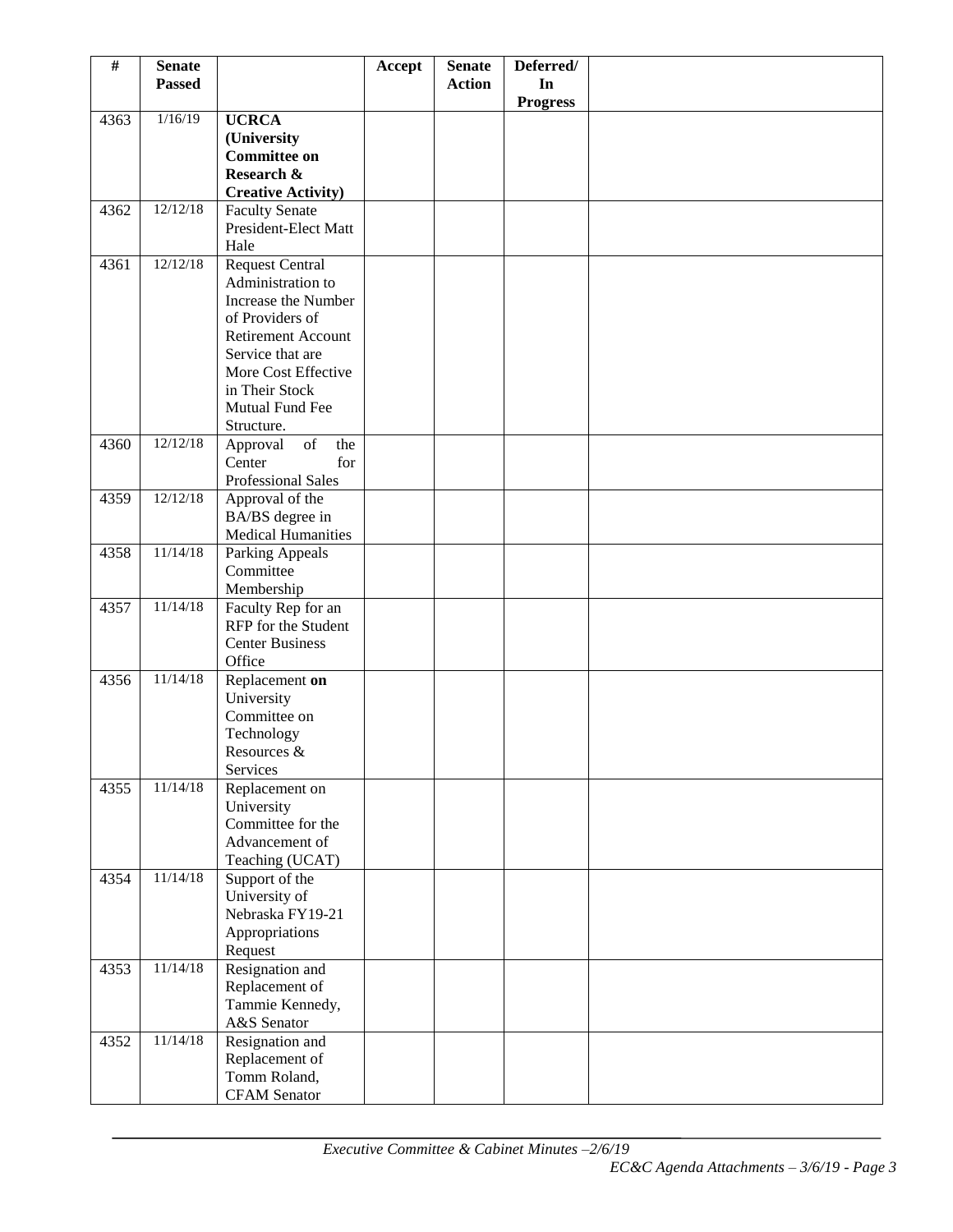| 4351                   | 11/14/18 | Approval of the<br>STEM Teaching,<br>Research, and<br><b>Inquiry Based</b><br>Learning Center<br>(STEM TRAIL<br>Center) |  |  |                          |  |
|------------------------|----------|-------------------------------------------------------------------------------------------------------------------------|--|--|--------------------------|--|
|                        |          |                                                                                                                         |  |  | <b>TO BE FOLLOWED UP</b> |  |
|                        |          |                                                                                                                         |  |  |                          |  |
| <b>CARRIED FORWARD</b> |          |                                                                                                                         |  |  |                          |  |
|                        |          |                                                                                                                         |  |  |                          |  |

**2. Treasurer's Report:** Senator Stacy (January 2019) (agenda attachment – pg. 12)

# **IV. Standing Committee Reports**

**A. Committee on Academic and Curricular Affairs:** Senator Kealey reported the Committee met January 30, 2019.

Present: MacArthur, Kelly; Woody, Robert; Randall, Amanda; Schaffer, Connie; Kealey, Burch

Excused: Hale, Matt

- Item 1: We had a brief discussion of the role of the committee with respect to the review of programs and other proposals. The committee has roughly determined that it is probably in the best interest of the committee to focus on how these proposals might affect faculty who are not part of the proposal. A key presumption is that these proposals have been scrutinized by many other constituents before they arrive at the committee and thus it is probably not necessary to delve deeply into the proposals.
- Item 2: We have had a charge to review/consider the impact or consequences of a program Millard Public Schools has developed with Metro Community College (MCC). Students who successfully complete the program earn an Associate's Degree from MCC. According to the program website – Students may transfer this degree to the University of Nebraska-Omaha to fulfill many of the general education requirements for a Bachelor of Arts Degree. We discussed the importance of trying to develop a plan to identify and track outcomes related to these students. Since the first cohort will not graduate until May 2019 there is little that can be done yet. However the committee will continue to explore and focus on the development of some process by which the success of these students can be measured. We have identified contact persons in MPS and have found one articulation schedule between MPS courses and the degree at Metro. We have sent an email out seeking some clarification. For example the articulation schedule available on the web suggests that  $11<sup>th</sup>$  grade English maps to 2 courses at Metro. We have sought clarification as to whether or not this is the same  $11<sup>th</sup>$  grade English completed by all juniors in MPS or if it has been somehow enhanced for the purposes of this articulation agreement.
- Item 3: We continue to discuss a plan to gain access to SET data regarding timely feedback. Dr. Robinson of the Office of Institutional Effectiveness has indicated that there are still some minor issues with the display and access of this data. He seemed to indicate that once those issues have been resolved we should be able to have some type of access to this data. For background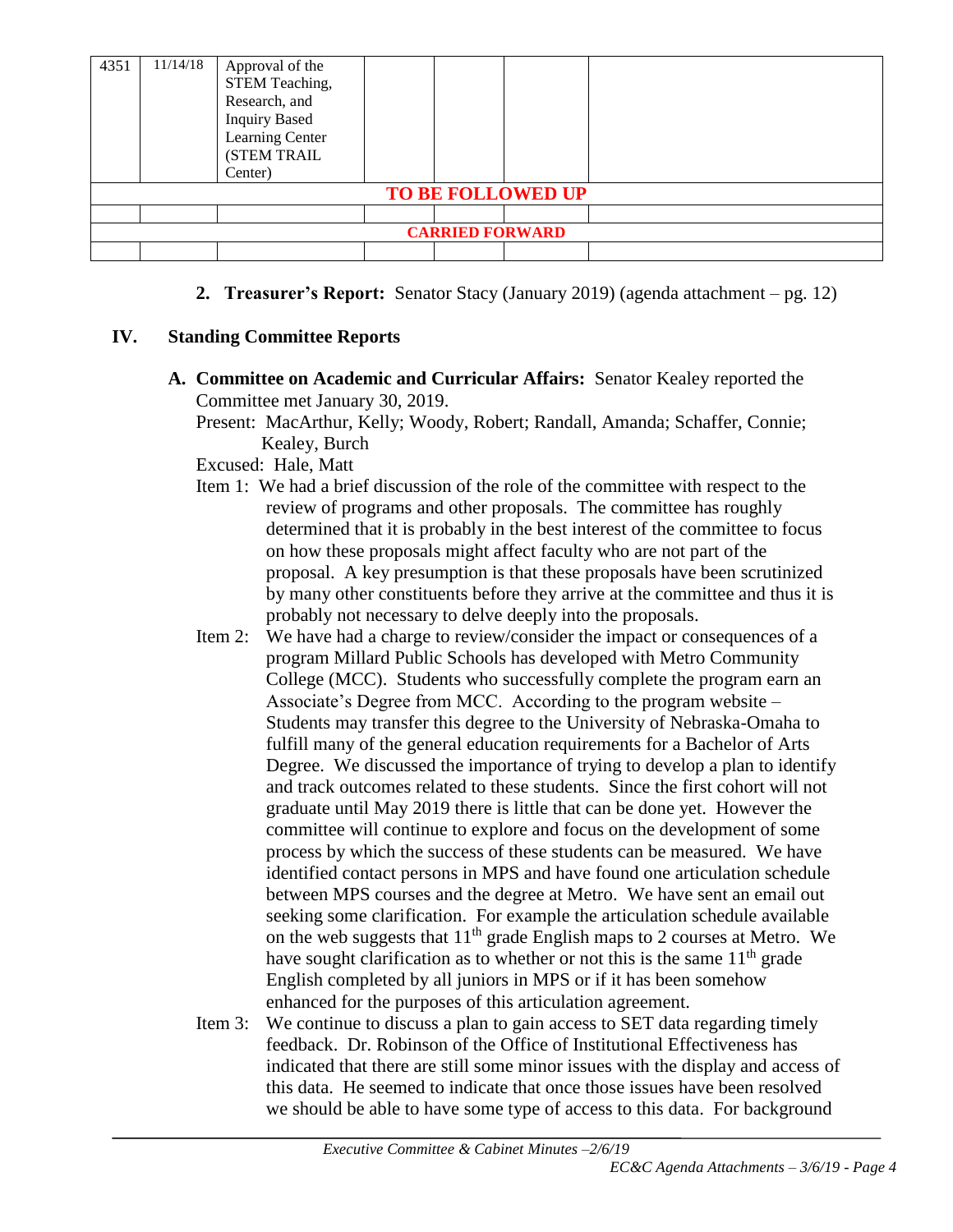the NESA survey indicates that many freshmen feel they do not receive adequate and timely feedback. This has been the subject of past communication from the Student Senate and the Committee. This committee asked for a question to be added to the SET instrument to try to get a better sense of how students perceive the feedback process.

- Item 4: We are still conducting research on whether or not there is some evidence that if a faculty member has assigned a grade to a student that grade is later changed without knowledge of the faculty member. This is evidently the heart of the plagiarism issue that was brought to the Senate and assigned to the committee. That is there have been some assertions that a faculty member might have assigned a grade to penalize a student for some infraction of their Academic Integrity policy and the student made an appeal without initiating the appeal through a faculty member. We have reached out to Senior Vice Chancellor Reed to collect information about University policies regarding grade changes.
- Item 5: We are consolidating two issues regarding SET. The first is the linking of specific comments to the scores on the instrument assigned by the author of the comment. The other is the overall administration and value of the SET. For the time being we are tabling the issue of linking comments to scores as we intend to take a broader view of the administration and value of the SET instrument. We had a wide ranging discussion. Some of the issues we discussed included the response rate problems. It is not clear that there has been a real gain by switching the administration of the SET to the online platform. While there are a number of anecdotes about how to increase the response rates the overall response rates seem to be going down. We have heard that faculty are to blame for the depressed response rates (one story is that lower response rates are associated with lower student satisfaction). These 'stories' do not seem well founded and individual faculty member have shared anecdotes describing their efforts to improve response rate with no real success. Another dimension of this problem is that there is a general dissatisfaction that these instruments are even used as a component of annual reviews or the RPT process. The committee has determined to continue investigating the process, the instrument and alternatives that have been implemented at other universities.
- Item 6: This issue is still hanging for the time being. We had some discussion of the need for a policy to clearly establish the rights of students to seek accommodation around class activities (assignments, attendance and examinations) that are scheduled and conflict with important religious observations. There is still some uncertainty with regards to the need for this but the committee agreed that Burch Kealey will continue to review policies used by other universities and take up the discussion again at our January meeting.

### **PENDING:**

**1. Early College High School:** *(EC&C sent to A&CA 2/7/18)* FYI: E-mail received 2/5/18 from Senator Adams:

*At Friday's English Department meeting, as we discussed Dual Enrollment and other issues, a new program in the Millard School District dominated much of our discussion and members of the department asked me to take this issue to Faculty*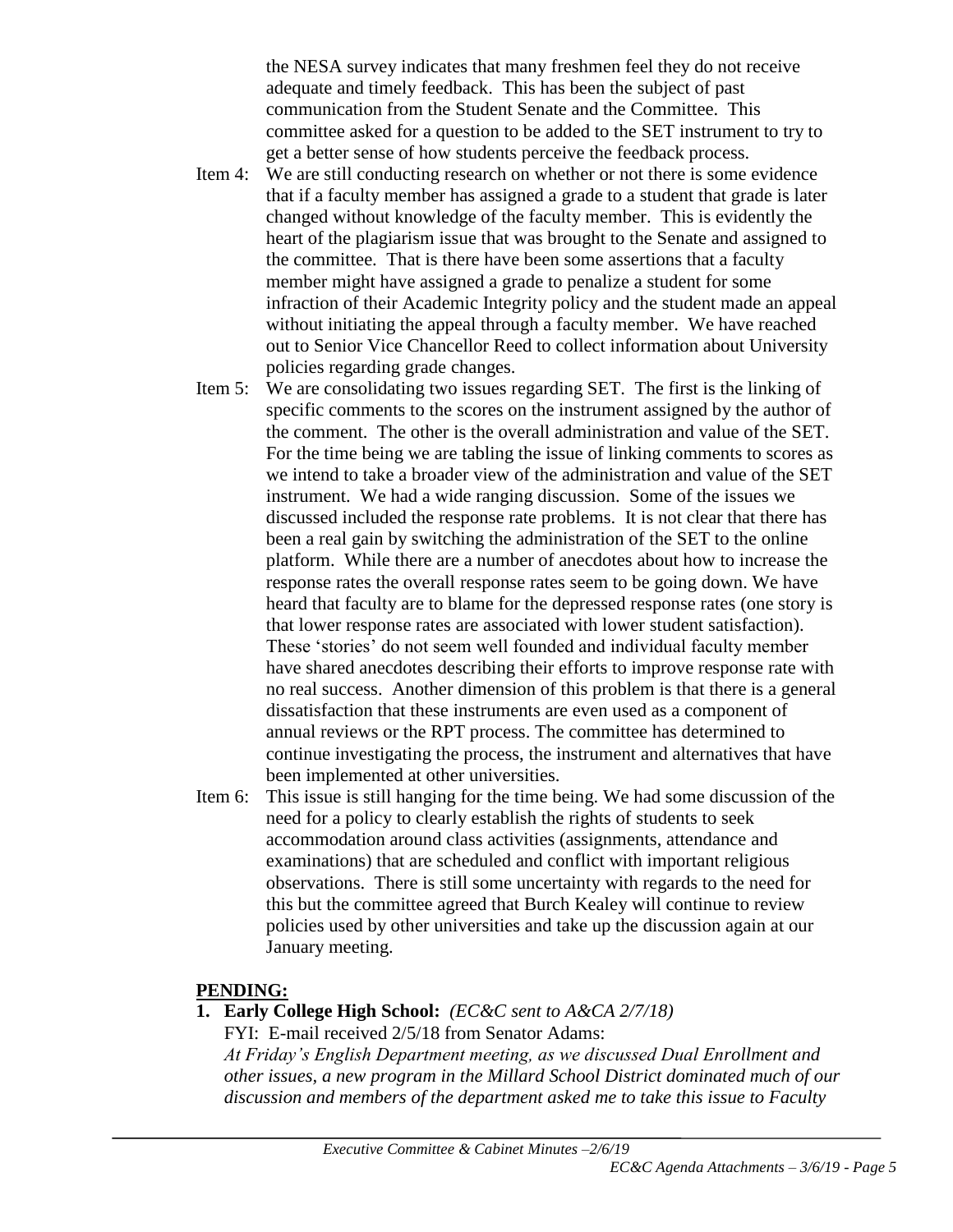*Senate. In short, our department has concerns about the various impacts of a program called Early College High School* 

*<http://mshs.mpsomaha.org/academics/early-college-high-school> The program says high school students can earn an Associate degree from Metro and that those credits will fulfill the general education requirements at UNO. Members of my department are concerned about how this might threaten enrollments at UNO and about the quality of such a program (it seems, for example, that a 10th grade English course could satisfy the English 1150 writing requirement at UNO). I would like to put this on the EC&C agenda as a point of discussion to determine if faculty in colleges beyond Arts and Sciences are also concerned about such a program.*

*(12/12/18: at the full Senate meeting Past-President Laura Grams will research to see the status of this item.)*

# **2. Plagiarism**

Senator Qureshi asked if anyone knew of any institutional support in keeping track of student plagiarism cases. Phil Covington, AVC for Student Success, was mentioned. Plagiarism was also noted in the recent Academic Integrity Policy. *(9/12/18: This was assigned to the Academic & Curricular Affairs Committee.)* 

# **3. Student Evaluation Responses**

Since student evaluation of instruction moved from paper forms done in class to on-line, the response rate has been so low the data may not be a valid indication of what the form purports to determine. In some cases the response rate itself has been improperly used in faculty evaluation; especially small sections may use no evaluation. The form itself may be part of the problem, relating to those who submit it as customers rather than learners.

Senator Huq would like to see Evaluation response increased. Hank Robinson will speak to the Professional Development Committee and there will be more to report then. Some questions are: What are the evaluations being used for? Is it cost effective? What information do students have about the evaluations? *(On 10/10/18: The task of consideration of the current student evaluation was accepted by the A&CA Committee.)*

# **4. Proposals that come before us seeking an endorsement:**

12/12/18: The committee had some discussion about our specific role with respect to the proposals that come before us seeking an endorsement from our committee and the Faculty Senate. Clearly these proposals already have the support of the faculty behind the proposals and the campus leaders in their chainof-command. By the time they have reached the committee they have been scrutinized by multiple levels of approval. Some wondered the consequence of voting against or delaying the approval until issues raised by the committee have been addressed. Some members of the committee observed that we need to presume that our colleagues and their leadership have made the best set of choices with respect to the proposals and thus our advisory role is to provide constructive feedback and/or highlight issues we believe may be raised by other stakeholders and suggest these be considered before the proposal moves through the approval process.. At least one member of the committee wondered if that were the case is there any substantive value to this process. This is important because our purpose determines our effort. If we are to scrutinize these with a neutral position and make an independent/ separate determination of their worth we would invest significantly more time than if our role is advisory only.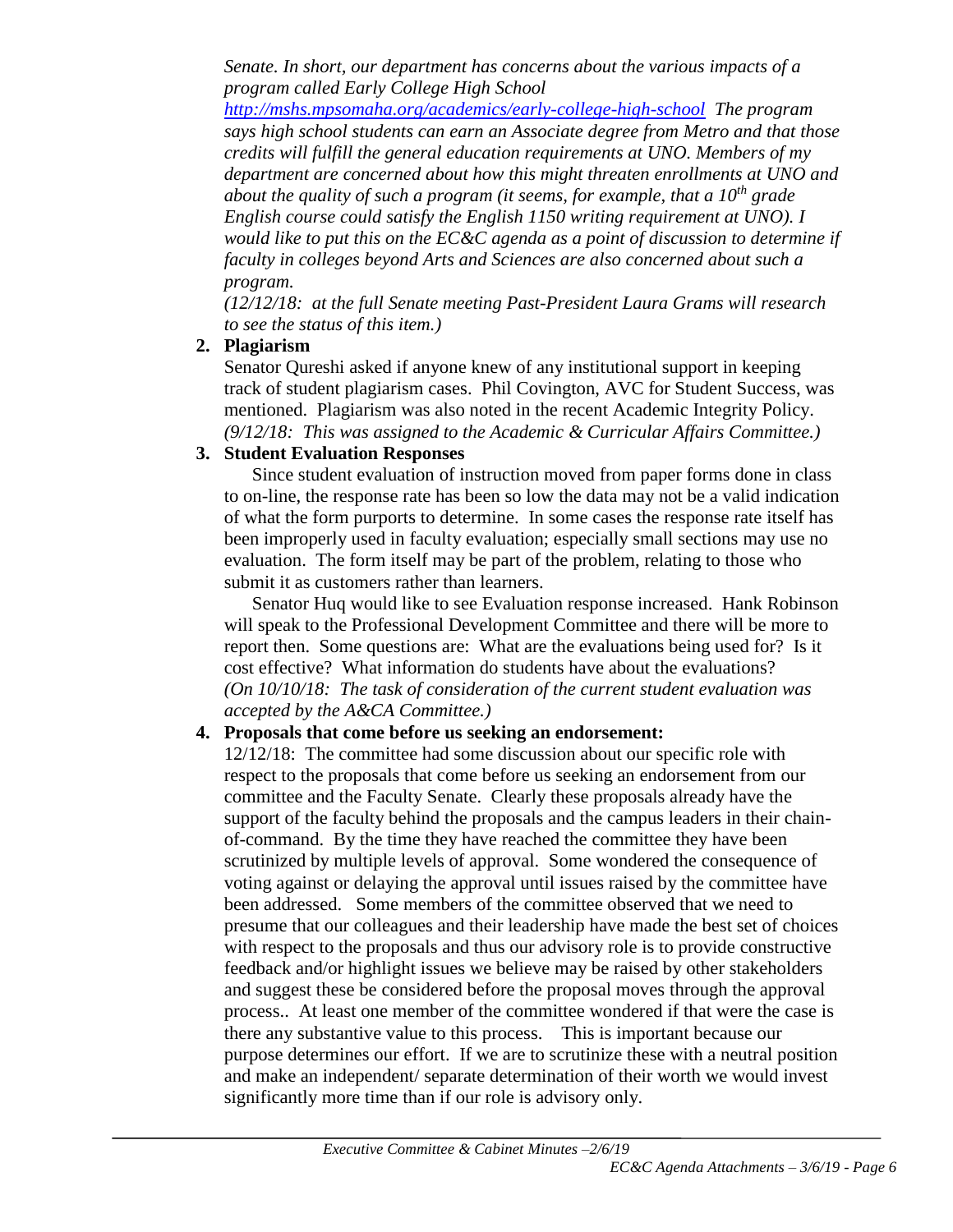- **5. A policy to clearly establish the rights of students to seek accommodation around class activities (assignments, attendance and examinations) that are scheduled and conflict with important religious observations:** We had some discussion of the need for a policy to clearly establish the rights of students to seek accommodation around class activities (assignments, attendance and examinations) that are scheduled and conflict with important religious observations. There is still some uncertainty with regards to the need for this but the committee agreed that Burch Kealey will continue to review policies used by other universities and take up the discussion again at our January meeting.
- **B. Committee on Educational Resources & Services:** Senator Schoenbeck reported Present: Schoenbeck, Zhong
	- Excused: Adidam, Davidson, Lee, Surface

No report, as there were only two members present so there was no quorum.

We did briefly discuss concerns associated with the assumption of mail services by UNMC, including concerns about the security of the pickup sites, some of which comprise open baskets in non-secured high-traffic areas. There was some discussion (via e-mail, prior to the meeting) about establishing the scope of what the ER&S committee should and should not be concerned with regarding mail services.

Also proposed via e-mail was that we should invite Jaci Lindburg to an upcoming ER&S meeting to explain the details of the "College Consortium."

I contacted accounting about the amount available in the Paul Beck Scholarship fund. They were not able to tell me before the meeting, and have not yet gotten back to me about it. There are two applications in the Faculty Senate office.

#### **PENDING:**

- **1. Payroll Deduction for Paul Beck Scholarship**  $(2/7/18)$   $(3/7/18)$ : a response from Debra Wilcox (UNO Controllers Office) regarding the possibility that faculty could submit a payroll deduction that would serve as a monthly gift to the Beck scholarship fund. Senator Marlina Davidson has agreed to follow-up.
- **2. Mail Services Now Under UNMC:** Senator Kelly reported that the UNO and UNMC mailrooms have been combined at the UNMC mailroom. Mail delivery is now only once a day. The UNO mailroom window is only open from 11 a.m. to 3 p.m.

*(12/12/18: This item was sent to the ER&S Committee.)*

**3. Research College Consortium:** 

**From:** Jaci Lindburg [<JLindburg@nebraska.edu>](mailto:JLindburg@nebraska.edu) **Sent:** Tuesday, December 18, 2018 2:09 PM To: Christopher Kelly [<cmkelly@unomaha.edu>](mailto:cmkelly@unomaha.edu) **Subject:** College Consortium Hi Chris,

Hope you're doing great. I chatted with BJ this afternoon and he mentioned that Faculty Senate would like to hear more about the online course seat possibilities we are exploring in CFAM with an organization called College Consortium. Please know I am available to come to Senate – with some of the CFAM faculty leadership team who are invested in the project – at a time and in a way that makes sense to you and the group.

*Jaci Lindburg, PhD Director of Digital Learning University of Nebraska at Omaha*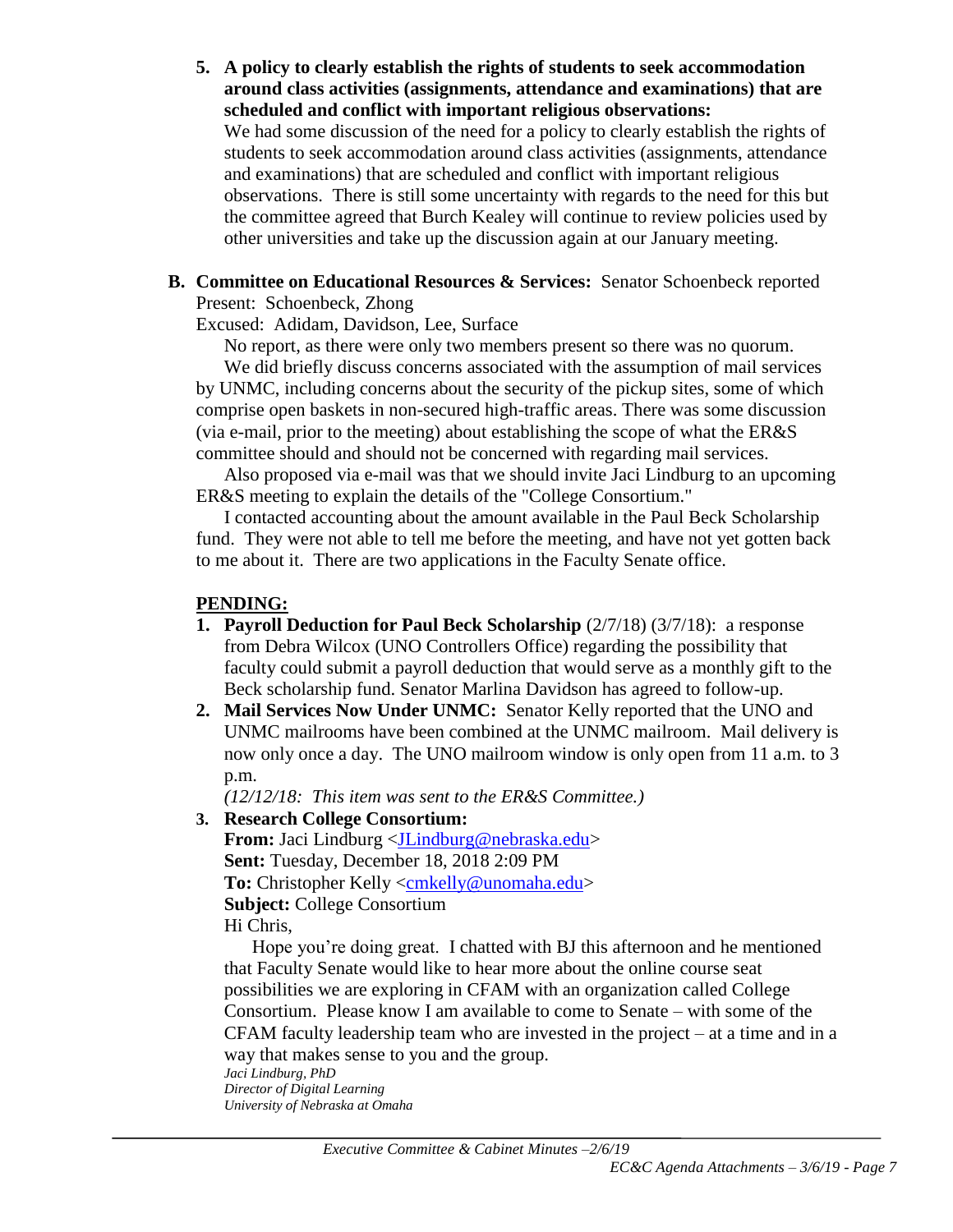*6001 Dodge, Eppley 110P [jlindburg@nebraska.edu](mailto:jlindburg@nebraska.edu) 402.554.2020 (1/9/19: EC&C sent to ER&S. Should UNO be involved with this? Ethics?)*

**C. Committee on Faculty Personnel & Welfare:** Senator Huq reported the meeting was very short because we did not make quorum. Members present discussed sending a survey to UNO faculty to determine the important issues facing faculty welfare at UNO. The following simple open-ended questionnaire was composed to solicit ideas from UNO faculty. Committee members voted through e-mail to support this survey. The future course of action of our committee will be based on the outcome of this survey**.** 

### **Questionnaire**

*Dear UNO Faculty Member: January 30, 2019*

 *We, in our Faculty Personnel and Welfare committee (FP & W) of the Faculty Senate, are in the process of identifying issues that pertain to faculty welfare at the UNO campus. In the recent past we have addressed the following issues: Passed a resolution to increase the number of providers of retirement account service that are more cost effective in their stock mutual fund fee structure; Faculty wellness-based incentive program that would partially reimburse the cost of a wellness/H & K membership based on usage and participation in specific wellness program elements; Faculty/staff safety processes; Server for Faculty personal Web pages, and accessibility to classroom IT equipment. If you have an idea on faculty welfare other than the ones mentioned above, we would like to hear from you.*

*Question: What would be a good project that pertains to faculty welfare at UNO?*

*Please give your reasons as to why this must be looked into:*

There is no change in the pending issues, the committee intends to follow-up soon.

----------------------

#### **PENDING:**

**1. Wellness Fees.** *10/2017:*On Mon Sept 18, there was an initial faculty/staff wellness-based incentive program meeting in EAB 202 organized by Dan Shipp. Attending: Dan Shipp, Cathy Pettid, Joe Kaminski, Jeanne Surface, Griff Elder, Cecil Hicks, Carol Kirchner, and Esther Scarpello**.**

The group met to discuss how UNO could develop and pilot a wellness-based incentive program for faculty/staff. The wellness program needs still to be worked out—both programmatically and financially. But roughly, the idea is that, UNO would offer a pilot program that would partially reimburse the cost of a Wellness/H&K membership based upon member usage and participation in specific wellness program elements. Tentatively, the financial incentive might be as much as a \$100 reimbursement of the \$150 per semester Wellness/H&K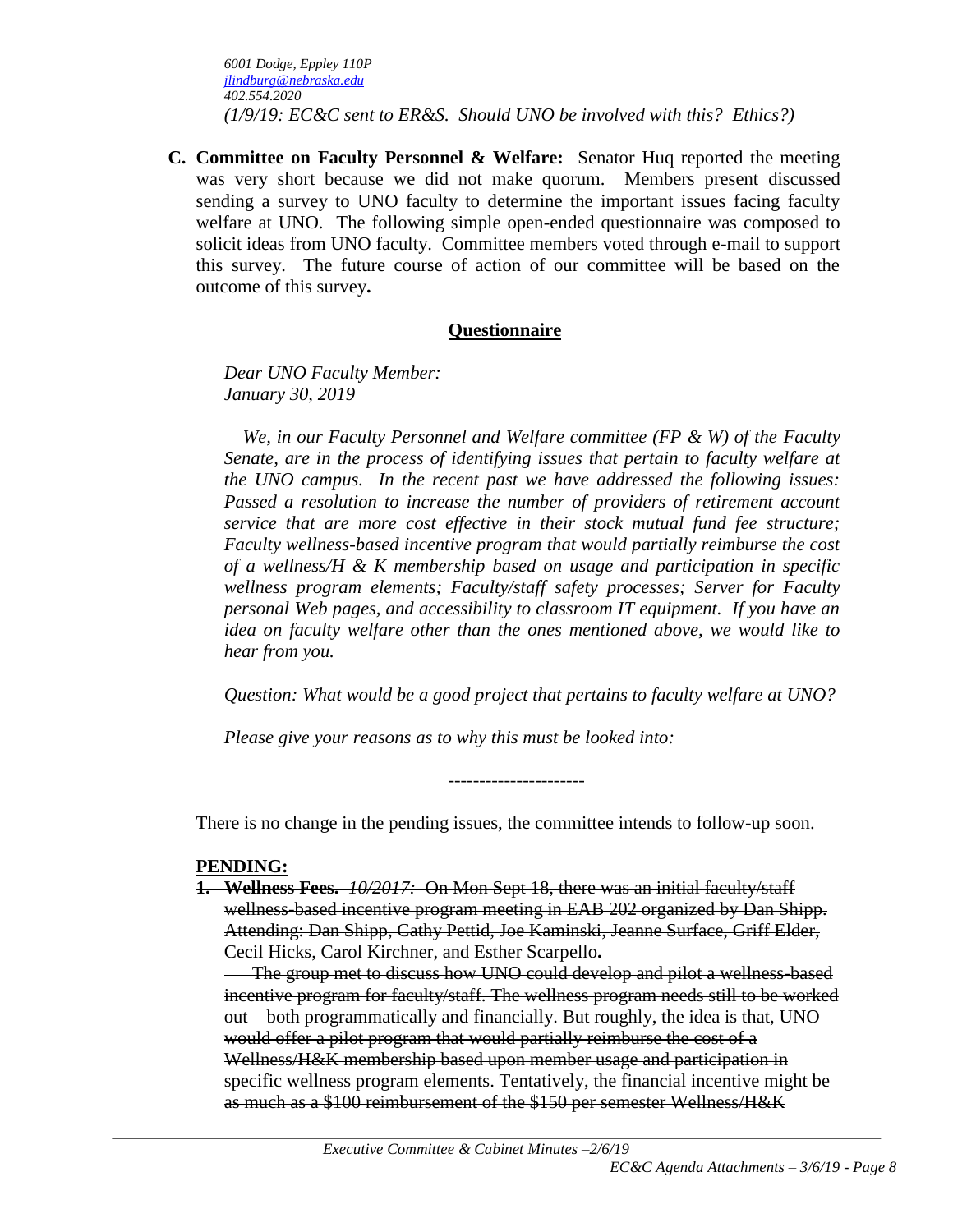membership fee. Details have to still be worked out. The working goal is to offer this pilot program starting in January (but if not January, then the following August-2018).

The working group plans to meet every two weeks. The first meeting will discuss the requirements for reimbursement.

**I have been asked to put together a Faculty Senate Focus Group that this** working group can consult.

*(On 9/5/18 the EC&C noted that the AAUP has to head this possible program/benefit.) (2/6/19 EC&C noted this has been resolved.)*

**2. Faculty/Staff Safety Processes.** *10/2017 cont.:* Dr. Gina Toman has been named Faculty Human Resources Officer and Assistant to the Senior Vice Chancellor. She begins her new role on October 11**.**

We are interested in the administration developing a website similar to the Student Safety Website.

Note: We felt that the following site makes a good model:

http://academicpersonnel.unc.edu/faculty-policies-procedures-guidelines/ We expect Gina Toman will be help us address the request that there be a

flow-chart that will help faculty understand and negotiate the many resources that are available: Ombudsperson, EAP person, counseling, BRT, etc. What information is confidential, etc. This "flowchart" may manifest itself in the form of the website mentioned above.

*(3/4/18 Info: Academic Affairs is doing a big website development.)*

# **3. Server for Personal Web Pages**

Senator Elder reported that last year all faculty across campus lost the server, along with the opportunity to have their own personal web sites, like Math. The Web site may have not been pretty, but it was spot on for other mathematicians to check. Senator Zhong said it now looks odd. Senator Kennedy said we all need support to get the server back for supporting personal web sites. Anything without branding is gone.

*(On 12/13/17 this issue was given to the FP&W Committee.)*

*(3/4/18: EC&C suggested putting this item on the EC&A agenda. UNL has cloud hosting services.)*

*(8/18 Past-President Grams will e-mail about this.)*

*(At the 9/5/18 EC&C meeting it was decided to put this on the 9/19/18 EC&A agenda, as UNL already has this capability, and there were questions as to why UNO can't do the same for its faculty.)*

*(2/6/19 EC&C noted this has been resolved.)*

# **4. Accessibility to Classroom IT Equipment**

*(3/7/18):* EC&C sent this item was to the ER&S Committee**.**  *(8/15/18: ER&S moved to have this item sent to FP&W as this seems to be ergonomics.)* 

*(11/7/18: EC&C more fully defined this item to how to direct our future efforts in trying to understand the design process for all Colleges and how faculty can be involved in this process. Are ADA directives followed, etc.?)* 

**5. The fee structure of TIIA-CREF and Fidelity Investment, the vendors that manage our retirement funds.**

Senator Huq had a discussion with Brian Schlichting, Assistant Director NU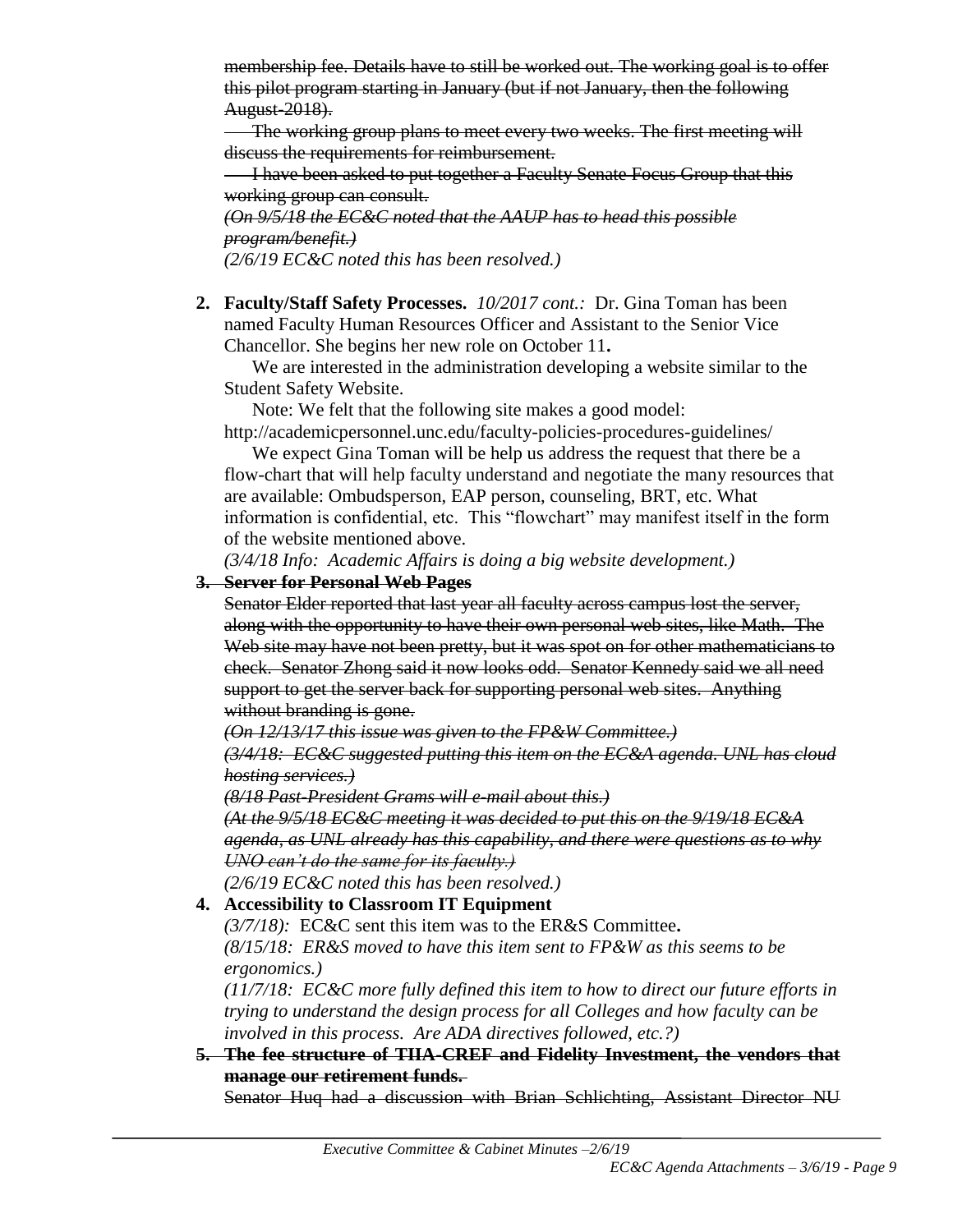Benefits and expressed his concern about the high service fees charged by these vendors. To give you an example, if you have invested a million Dollar in either TIAA/CREF or Fidelity you may be paying them between \$ 7500 to \$ 10,000 per year as service fees for parking your 401K money in their managed stock mutual funds, money market and bond accounts have lower fees. We would like to pursue this as a new business for the committee, and eventually bring a resolution to the senate floor. The committee feels that as part of shared governance, faculty should have some say in this matter. Our focus would be to convince central administration that the list of vendors should be expanded to include purveyors of this service that are more cost effective. Mr. Schlichting mentioned that after the administration is done with our health insurance project, administration intends to look into this matter. However, according to Brian Schlichting there is no guarantee that there will be any substantial change. It is very important that we take this seriously for faculty welfare, over the years many faculty members in the CBA finance department have expressed concern about this.

*(On 11/7/18 the EC&C agreed that the importance of looking into the fee structure of TIIA-CREF and Fidelity Investment, the vendors that manage our retirement funds should be put on the FP&W Pending list.) (2/6/19 EC&C noted this has been resolved.)*

**D. Committee on Goals and Directions:** Senator Bereitschaft reported the committee met January 30, 2019**.** 

Present: Senators Bereitschaft, Arbelaez, Tisko

Absent/Excused: Senators Logsdon, Stacy, Sharif-Kashani

Dr. Jane Meza, AVC of Global Engagement, met with the committee to discuss new joint UNO-UNMC position. Some noteworthy takeaways from our conversation:

- Dr. Meza's office (Global Engagement) now oversees UNO's International Programs, formerly "International Studies & Programs." International Studies, the academic program, has thus split-off and is currently housed in Arts & Sciences under the direction of Dr. Patrick McNamara (Political Science). International Programs coordinates international students and activities.
- Dr. Meza has been focused on expanding potential synergistic UNO-UNMC relationships in regard to international activities and programs. I.E., there are several countries/regions in which both UNO and UNMC have on-going activities and relationships that might benefit from heightened interaction (ex: China).
- President Bounds has not established specific regions as priorities for outreach, as was done in the past, which Dr. Meza believe provides greater flexibility.
- The number of international students is down slightly at UNO and NU systemwide. Dr. Meza suggested that this might be due to a combination of political climate, concerns over safety, and economic issues in home countries (such as lower gas prices affecting Middle East). UNO currently also has only one intl. recruiter but is in the process of hiring another (UNK has two, UNL several).
- Opportunities for partnerships south of border in Mexico and Latin America (including public health issues) not being fully explored but Dr. Meza will be looking into it.
- Some remote classroom partnerships have been facilitated by Zoom, allowing cross-cultural interactions without frequent travel, however partnerships with other countries often starts with interested faculty member making in-person visits and connections.
- The committee brought up some concerns with international students including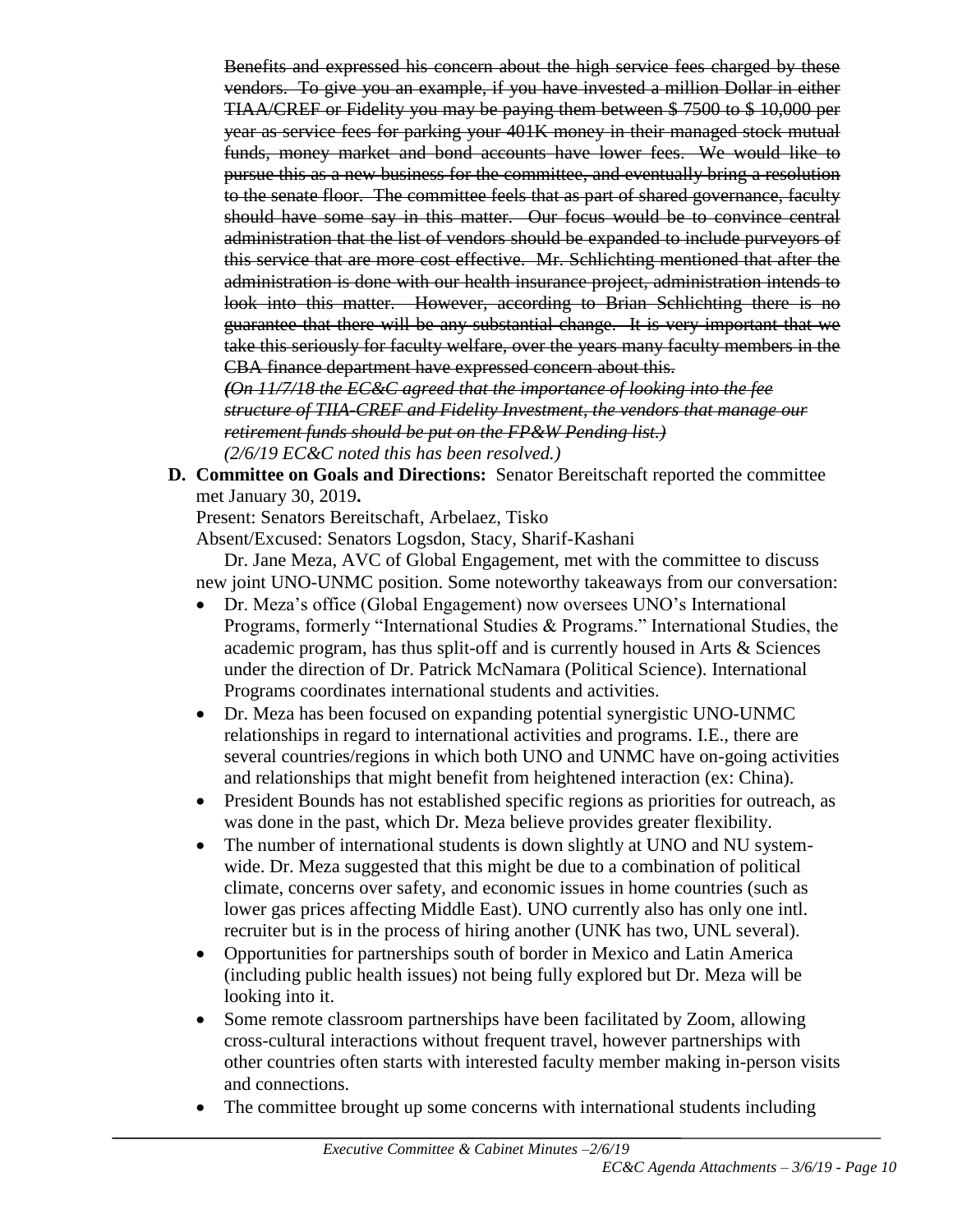English language deficiencies and academic integrity violations. Dr. Meza will be looking into both issues and how best to address them. She wasn't sure if international students receive academic integrity training, but noted that they often feel overwhelmed after arriving in US and may not be able to absorb everything covered in their initial day-long briefing.

- Faculty are encouraged to apply for "Globalizing the Curriculum" grants (\$5,000) to either revise or create a new course focusing on international issues (e.g., global health). Rolling due date, usually announced in the fall (MavDaily).
- There will be a speaker in April on inter-cultural competency.
- Questions can be sent directly to Dr. Meza (jmeza@unomaha.edu)

# **PENDING:**

- **1. Facilities Planning and Faculty Representation** (Specifically, which Facilities Planning Committee would be the best on which to have faculty representation before plans are made, not just reported?) *(Sent to G&D 2/10/16) (3/4/18 Info: Senator Bereitschaft is checking on this.) (There was a Facilities Planning meeting at 7 a.m. November 18, 2018. All senators were invited.*
- **2. Solar Panels at UNO**

Bringing solar energy infrastructure (particularly solar panels and EV charging stations) to the UNO campus and potential funding sources and partnerships. *(10/3/18: EC&C was told Senator Richard Stacy would take the point on this.)*

# **E. Professional Development:** Senator Boron reported the Committee met January 30, 2019**.**

In attendance: Senators Boron, Cast-Brede, Cooper, DeSanti, Podariu, Winter

- 1. Retirement Preparation We met with a faculty member currently on phased retirement and got input from a faculty member who has recently completed phased retirement. We are working to draft our lists and hope to have them for review at the next meeting.
- 2. Faculty Webpages An email went out to all deans on Friday, February 1, 2019 regarding this issue. Please see attached PDF. (agenda attachment – pgs. 13-14)
- 3. Student Evaluation Response Rate We have been referred to another office to get more information on whether response rates are being used as an indicator of student engagement by faculty members.

# **PENDING:**

# **1. Faculty Professional Development Leave policies/procedures:**

*(1/10/18: The PD committee is waiting for deans to complete a survey to actually gauge faculty's understanding of FPD leave policies and procedures.) (At the 4/18/18 EC&A meeting this was discussed with Chancellor Gold and SVC B.J.Reed.)*

**2. Creation of an Easily Found List of What Retiring Faculty Need to Know for Retirement**

*(4/11/18: Sent to PD Committee.)*

*(11/14/18: Planned action steps: HR will look at the creation of a list for those planning retirement.)*

# **3. Distribution of Student Evaluations**

Senator Adidam noted that student evaluations and grades are now available to all chairs. Availability of student evaluations to only that faculty member's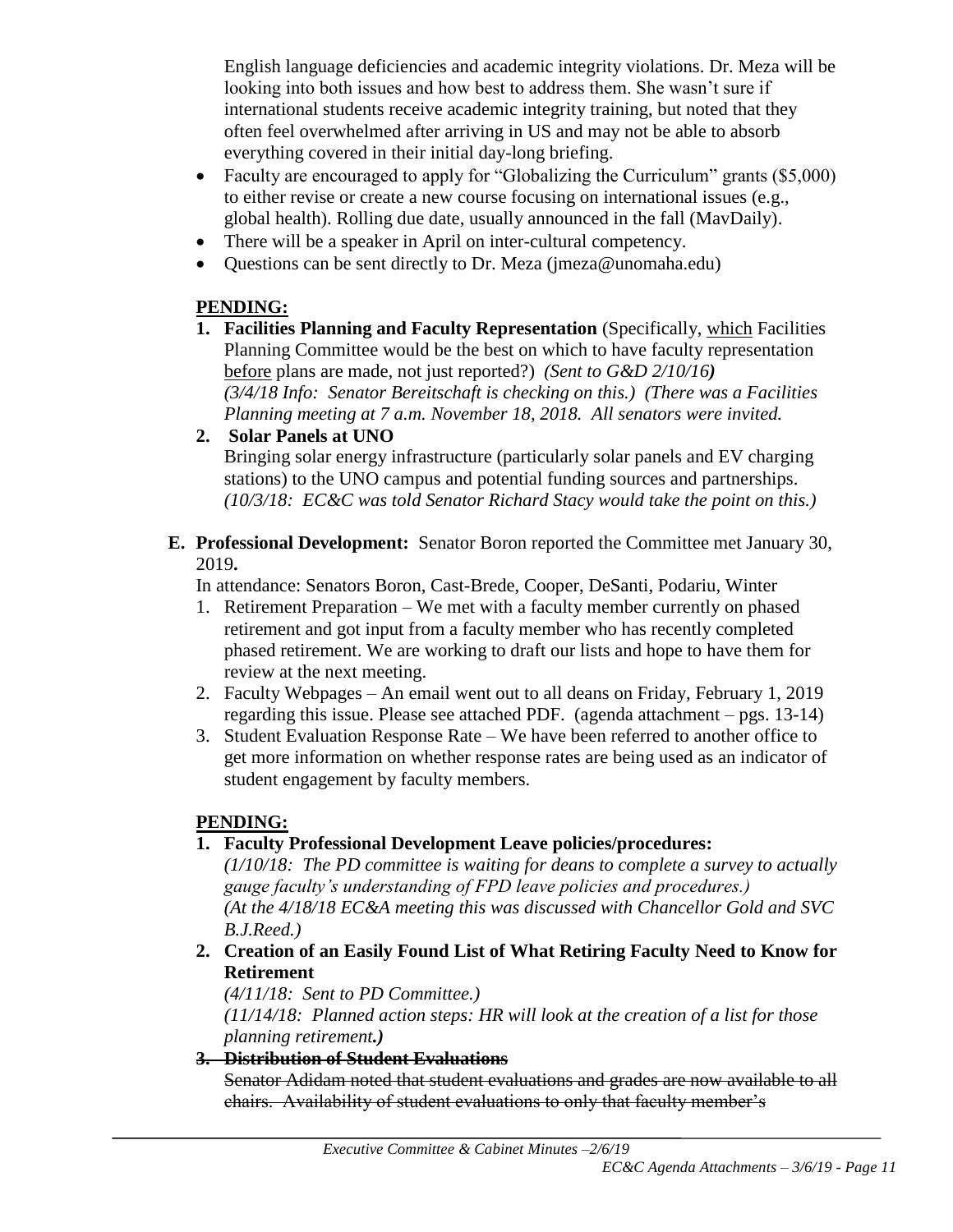department chair, "Least Privilege," would be a better policy.

*(9/12/18: This was assigned to the Professional Development Committee to see a change made.)*

*(10/3/18: Is there a mechanism to see the numbers when a student made comments on his/her evaluation?) (Dismissed 2/6/19 by the EC&C)*

#### **4. Student Evaluations Response Rate**

The response rate of Student Evaluations has dropped dramatically since hard copy evaluations were done away with. Hard copy response rates were 80-90%, now the response is down to 10-15%. Is there a solution to this? Are there ways to increase the response?

*(10/3/18: The EC&C sent this item to the Professional Development Committee.) (11/7/18: The EC&C sent this to Senator Kealey and the Academic & Curricular Affairs Committee.)*

#### **5. Faculty Personal Web Pages on the UNO Website**

It was suggested that this should be mentioned at the 10/17/18 EC&A meeting. The current status quo, of providing links on a digital measures generated page, does not meet the needs of faculty research, teaching, and outreach efforts. Faculty, labs, and departments often need the ability to host information regarding their current research projects and papers, resources for classes, event calendars, and open student worker positions. Faculty websites are also often used as a point of sharing with external colleagues and for promoting and distributing research project outcomes (especially those tied to grants or papers). Often, faculty also host curricular resources related to their classes on sites of this kind as well. Having UNO domains (e.g. faculty.unomaha.edu) and custom facultycreated web pages is also pivotal for faculty to brand themselves on a national stage in their respective fields.

The one-size-fits all digital measures page does not meet these needs and forces faculty to move their resources off-site and off-brand. For these reasons, Senator Hale will move that the faculty senate investigates and pushes for the issue of university-provided on-domain website addresses and web service hosting resources to be provided for interested faculty, labs, and departments.

*(On 10/10/18 the Faculty Senate decided that this item should be looked at by the Committee on Professional Development*.)

*(On 11/14/18 Senator Hale further explained that faculty need space to host individualized resources, with the ability to manage space ourselves, and with an UNO address. Senator Kealey noted that there was also a need for disc storage behind it.*

*Also, it was learned that faculty webpages with UNO branding are supposed to be possible; however, each college is supposed to have policies/procedures for these requests, including approval. Once approved the college communicator will work with ITS and UComm to create the page/URL. From there, the faculty member would be responsible for adding content to and organizing the page. Each senator from our committee has been asked to contact their college tech team to learn about policies/procedures that may be in place. To date, from three colleges, no policies or procedures have been uncovered.* 

*Planned action steps: Continued communication with administration.)*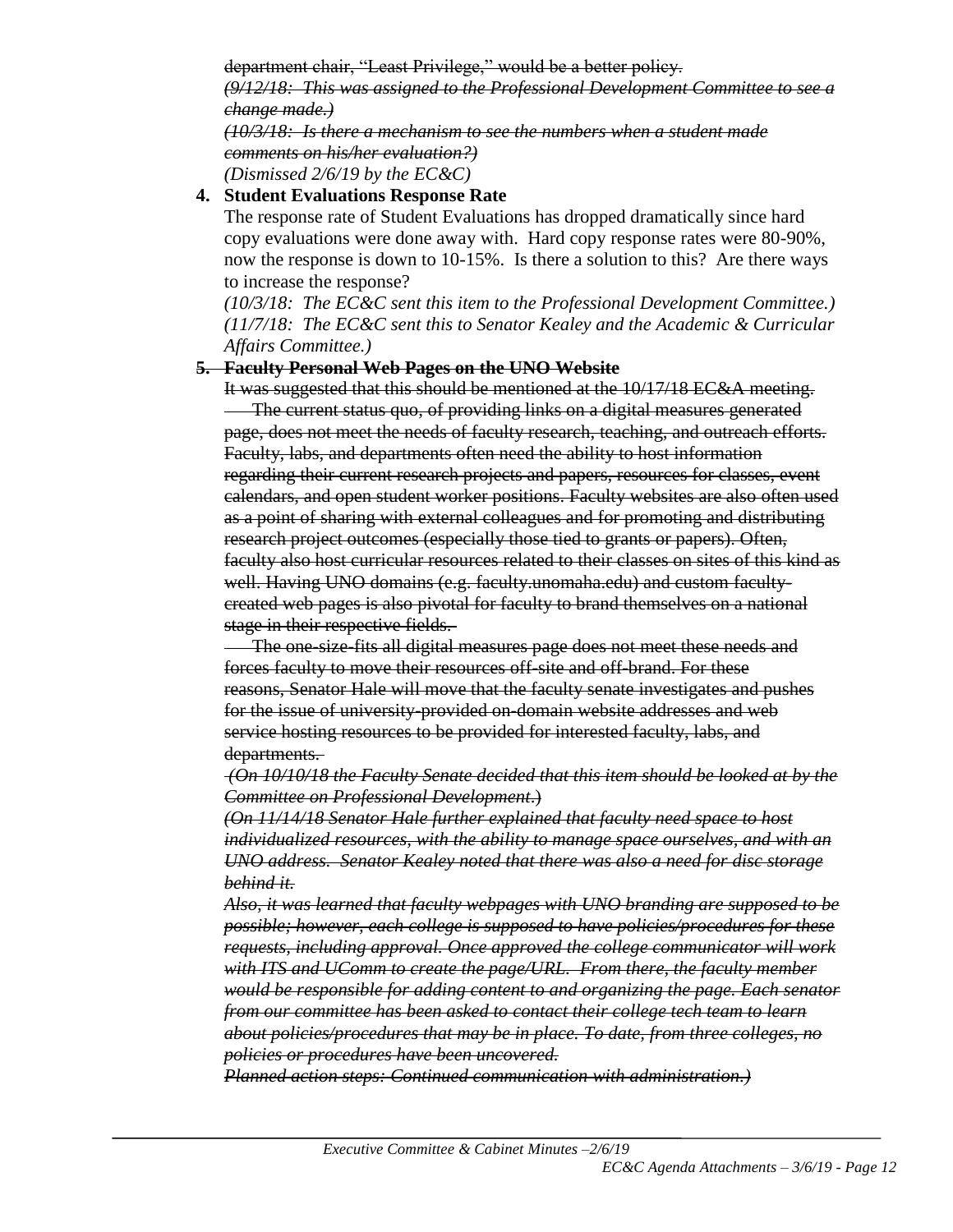*(12/12/18: Should this be also be sent to the Technology Resources, Services & Planning Committee? Also needed is how to link outside the page and who does server support.) (2/6/19 EC&C noted this has been resolved.)*

**F. Committee on Rules:** Senator Johnson (No Report)

#### **PENDING:**

#### **V. Unfinished Business**

**A. Revision of UNO Faculty Senate Constitution & Bylaws Committee:** Senator Kelly

Senator Kelly moved and Senator Boron seconded the following resolution. It passed and will be sent to the full Senate next week.

### **RESOLUTION: To Revise UNO Faculty Senate Constitution & Bylaws**

**BE IT RESOLVED** that the UNO Faculty Senate revise its Constitution and Bylaws.

**ALSO, BE IT RESOLVED,** that the following be named members of the Committee:

Robert Nash, Chair Chris Kelly Laura Grams Timi Barone Richard Stacy Matt Hale Sue Bishop Jim Carroll, Ex Officio.

**~~~~~~~~~~~~~~~~~~~~~~~~~~~~~~~~~~~~~~~~~~~**

#### **VI. New Business**

#### **A. RESOLUTION for Newly Elected Senators (term: 2019-2022)**

Senator Stacy moved and Senator Bereitschaft seconded the following resolution. It passed and will be sent to the full Senate next week.

**BE IT RESOLVED** the following have been elected to the UNO Faculty Senate by their colleges (term: 2019-2022)

College of Arts & Sciences (3) Janice Rech

Harmon Maher Charles King